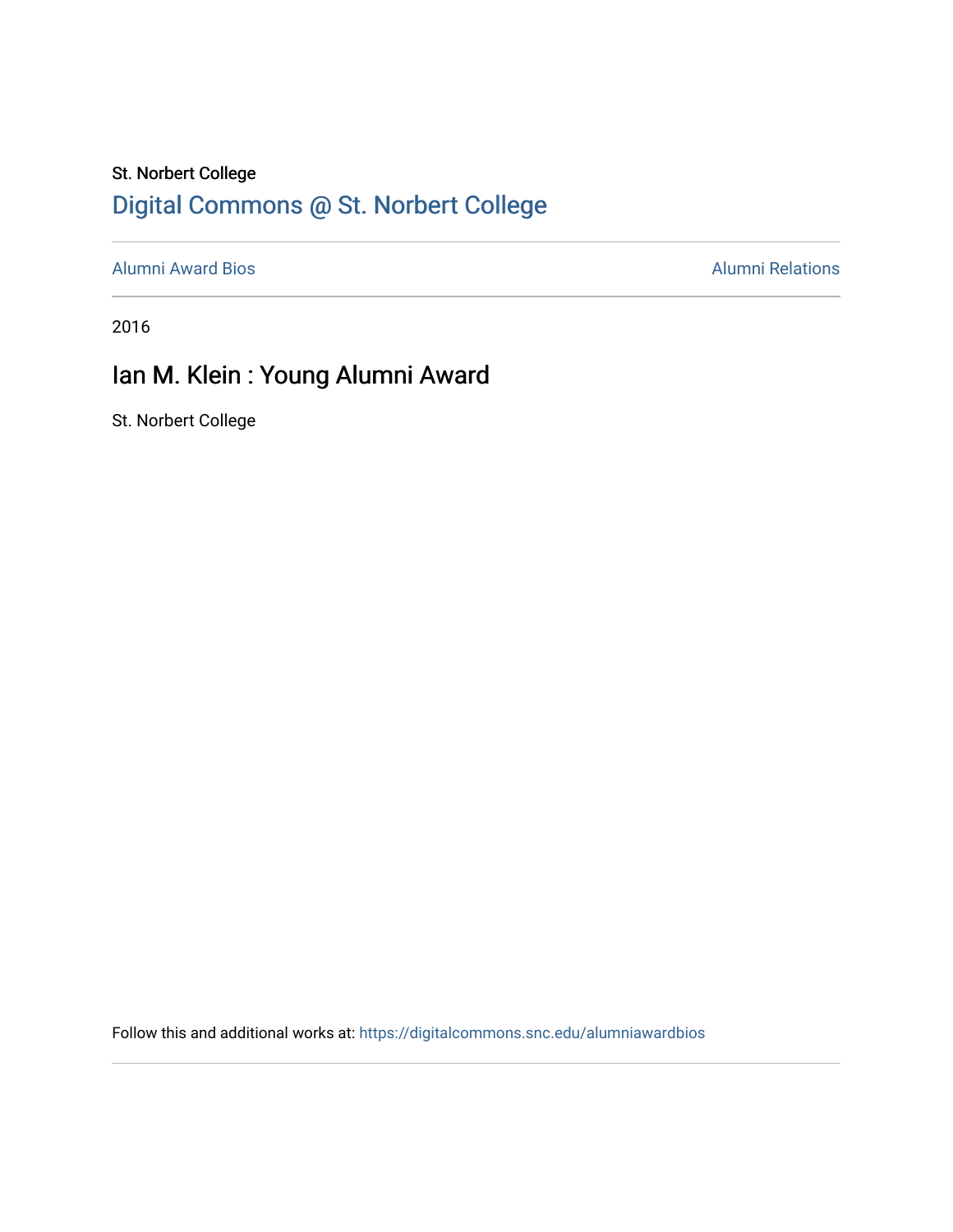

[Academics](https://www.snc.edu/academics) [Admission](https://www.snc.edu/admission) [Campus Life](https://www.snc.edu/campuslife) [Living Norbertine](https://www.snc.edu/livingnorbertine) [Athletics](https://www.snc.edu/athletics) [About](https://www.snc.edu/about)

Q

Giving

to SNC

 $\geq$  [Alumni](https://www.snc.edu/alumni/)  $\geq$  [Alumni Awards](https://www.snc.edu/alumni/awards/)  $\geq$  2016 Young Alumni Award A

#### [Alumni](https://www.snc.edu/alumni/index.html)

[Events & Reunions](https://www.snc.edu/alumni/event/index.html) [Behind the Arch](https://www.snc.edu/alumni/event/behindthearch/) [Benefits and Services](https://www.snc.edu/alumni/benefits.html) [Get Involved](https://www.snc.edu/alumni/getinvolved.html) [Give to SNC](http://giving.snc.edu/) [Alumni Awards](https://www.snc.edu/alumni/awards/index.html) [Past Recipients](https://www.snc.edu/alumni/awards/recipients.html) [Knight Lights](https://www.snc.edu/alumni/knightlights/index.html) [Alumni-Owned](https://www.snc.edu/alumni/directory/index.html) [Businesses Network](https://www.snc.edu/alumni/directory/index.html) [Alumni Board](https://www.snc.edu/alumni/alumniboard.html) [Student Alumni](https://www.snc.edu/alumni/saa.html) [Ambassadors](https://www.snc.edu/alumni/saa.html) [Staff](https://www.snc.edu/alumni/contactus.html)

# 2016 Young Alumni Award



#### Ian M. Klein '10

"The selective and catalytic hydrodeoxygenation of lignin in model components and intact biomass" is hardly a staple of cocktail-party conversations.

What is conversation-worthy, though, is the direction in which research on that topic has taken Ian Klein '10.

Ian's work in the Ph.D. chemistry program at Purdue University can be expressed in more layman-friendly terms as "turning waste products that result from wood processing into useful things."

The work has global environmental implications, as Forbes Magazine

recognized in 2015, naming Ian one of its "30 Under 30 in Manufacturing and Industry" while he was still pursuing his doctorate.

Also before graduation, Ian helped form Spero Energy, Inc., a start-up company aimed at refining the processes from his research and applying them to the creation of everything from food additives to biofuels. He currently has two patents pending and has written five papers in support of this work.

Ian has won several competitions for seed money for the venture, and most recently Spero was awarded a \$1 million grant to expand its research into technologies that have a "significant economic and societal impact."

That impact is eagerly anticipated – not just at home but abroad: In 2015, Ian was invited to be a